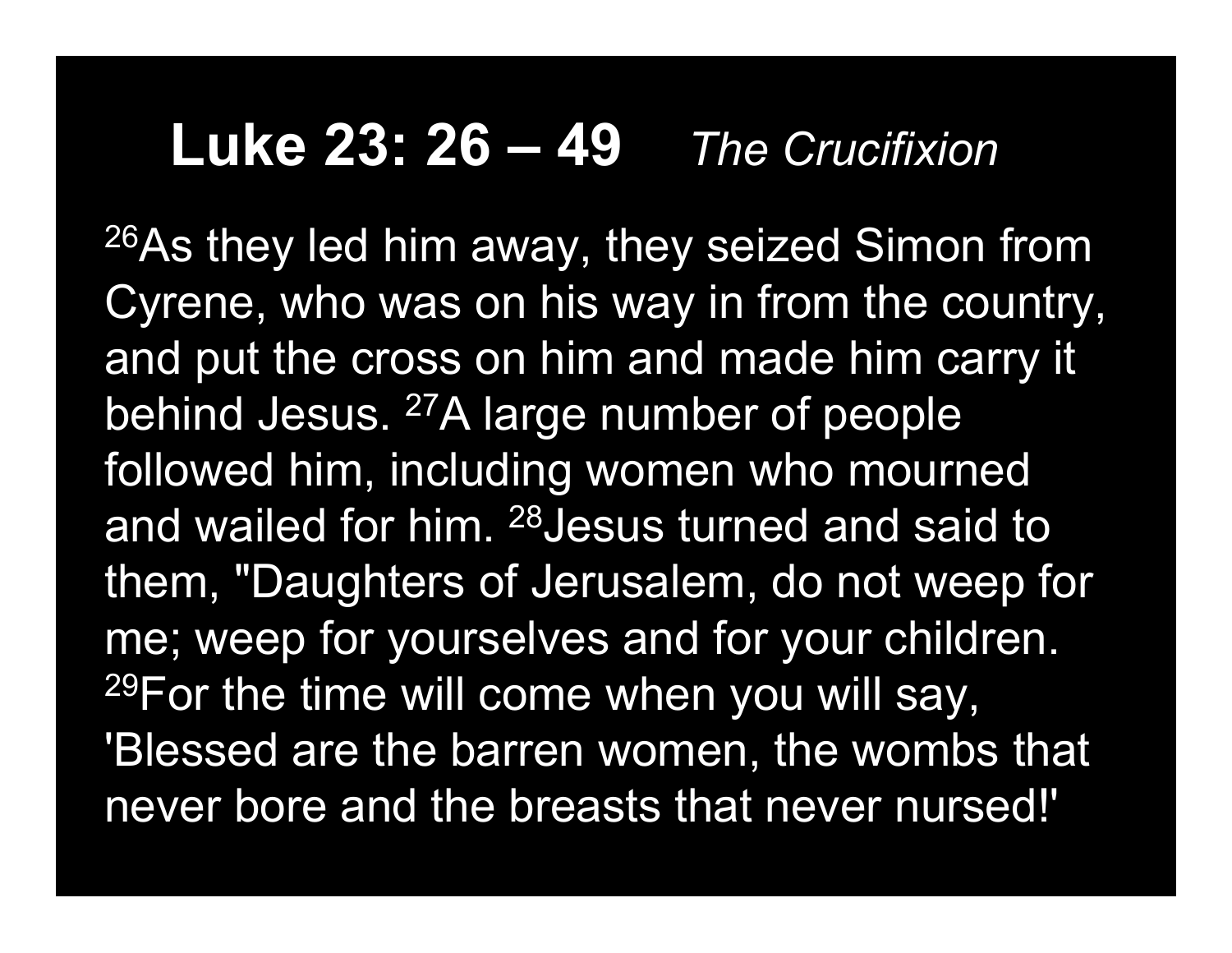30Then

" 'they will say to the mountains, "Fall on us!" and to the hills, "Cover us!"  $[4]$ 

<sup>31</sup>For if men do these things when the tree is green, what will happen when it is dry?" 32Two other men, both criminals, were also led out with him to be executed. 33When they came to the place called the Skull, there they crucified him, along with the criminals--one on his right, the other on his left. <sup>34</sup> Jesus said, "Father, forgive them, for they do not know what they are doing."[5] And they divided up his clothes by casting lots.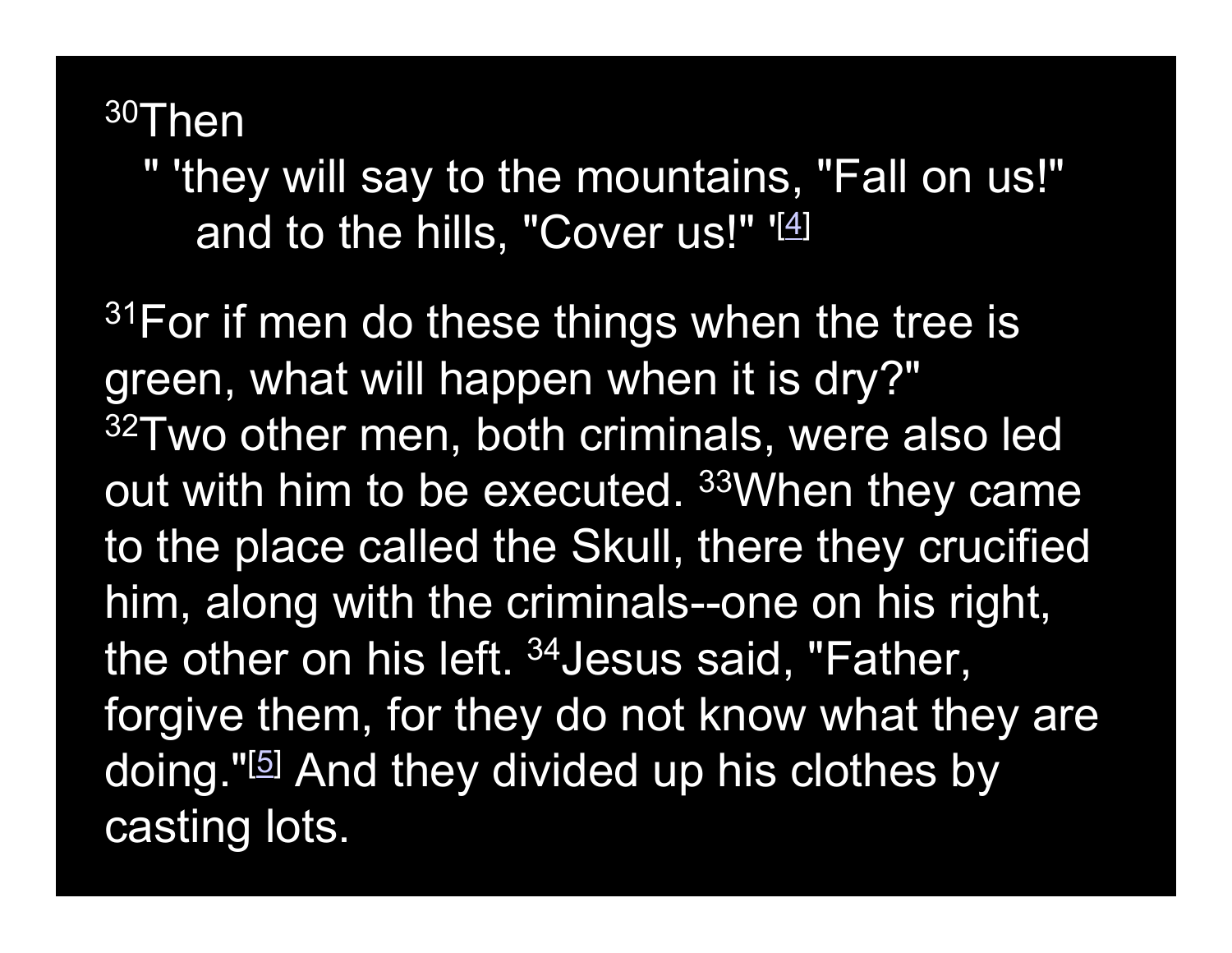$35$ The people stood watching, and the rulers even sneered at him. They said, "He saved others; let him save himself if he is the Christ of God, the Chosen One."

<sup>36</sup>The soldiers also came up and mocked him. They offered him wine vinegar <sup>37</sup>and said, "If you are the king of the Jews, save yourself." 38There was a written notice above him, which read:|sc THIS IS THE KING OF THE JEWS. <sup>39</sup>One of the criminals who hung there hurled insults at him: "Aren't you the Christ? Save yourself and us!"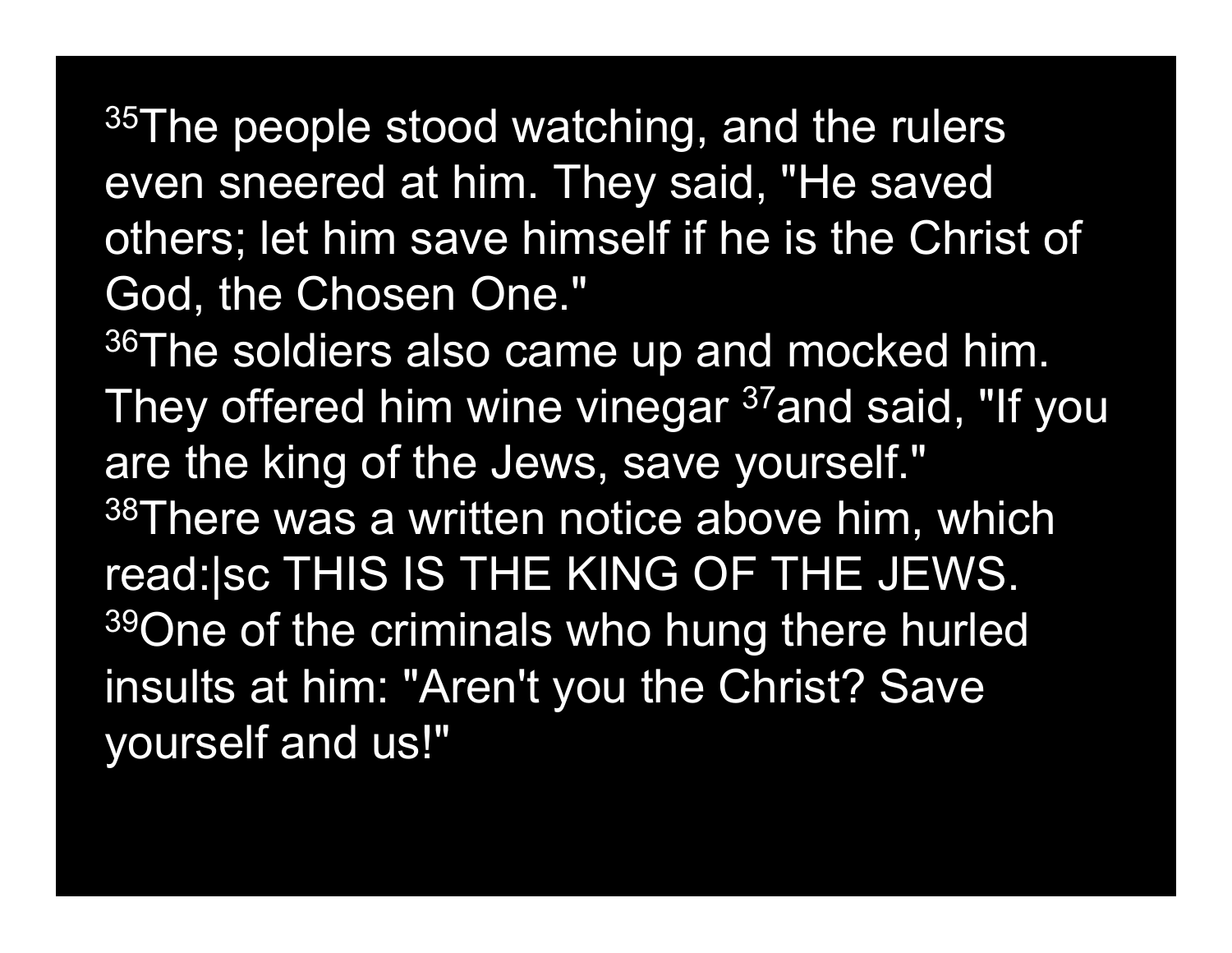40But the other criminal rebuked him. "Don't you fear God," he said, "since you are under the same sentence? 41We are punished justly, for we are getting what our deeds deserve. But this man has done nothing wrong."

42Then he said, "Jesus, remember me when you come into your kingdom.[6] "

<sup>43</sup> Jesus answered him, "I tell you the truth, today you will be with me in paradise."